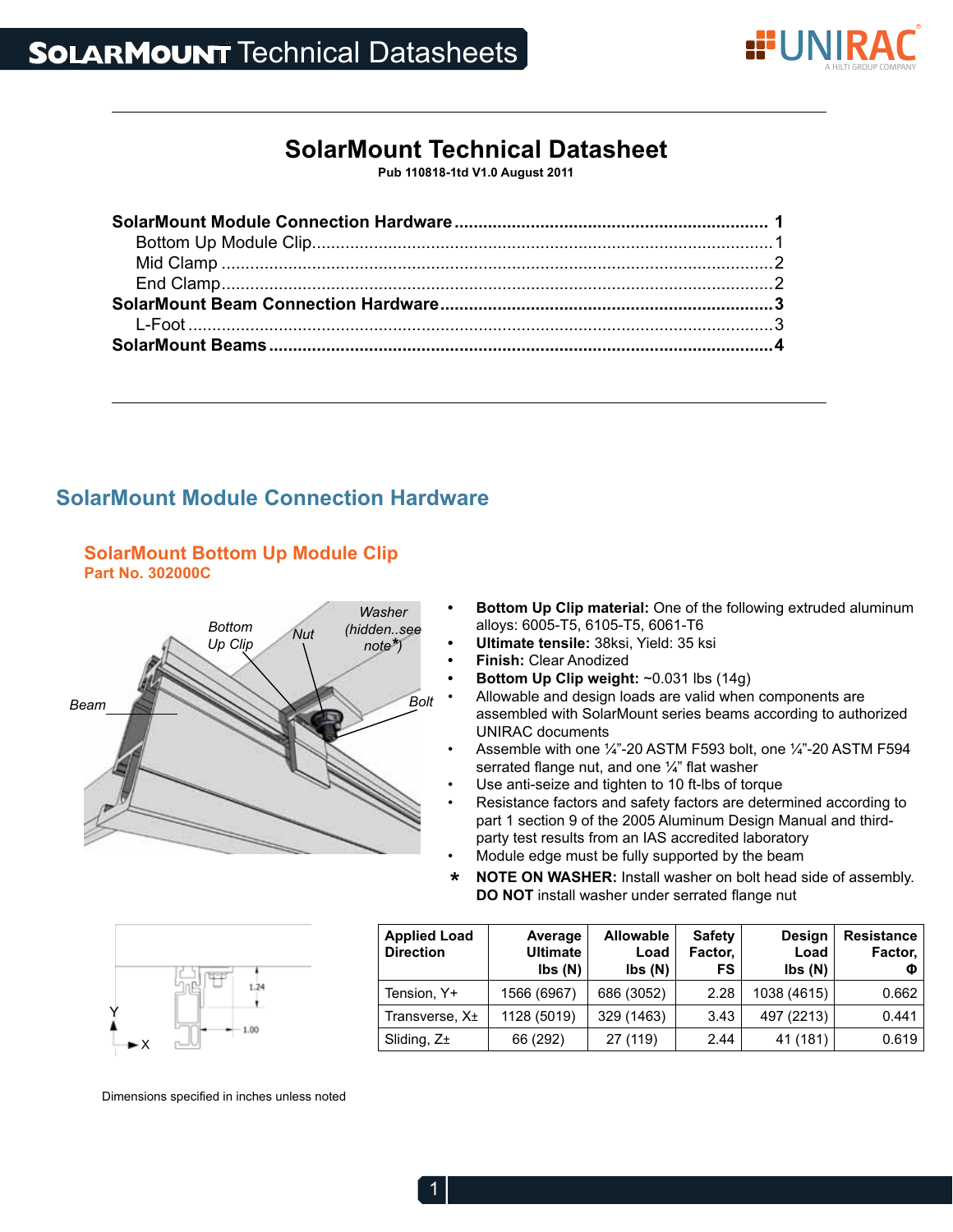# **SOLARMOUNT** Technical Datasheets



# **SolarMount Mid Clamp**

**Part No. 302101C, 302101D, 302103C, 302104D, 302105D, 302106D**



- **Mid clamp material:** One of the following extruded aluminum alloys: 6005-T5, 6105-T5, 6061-T6
- **• Ultimate tensile:** 38ksi, Yield: 35 ksi
- **Finish: Clear or Dark Anodized**
- **Mid clamp weight: 0.050 lbs (23g)**
- Allowable and design loads are valid when components are assembled according to authorized UNIRAC documents
- Values represent the allowable and design load capacity of a single mid clamp assembly when used with a SolarMount series beam to retain a module in the direction indicated
- Assemble mid clamp with one Unirac  $\frac{1}{4}$ -20 T-bolt and one  $\frac{1}{4}$ -20 ASTM F594 serrated flange nut
- Use anti-seize and tighten to 10 ft-lbs of torque
- Resistance factors and safety factors are determined according to part 1 section 9 of the 2005 Aluminum Design Manual and thirdparty test results from an IAS accredited laboratory



| <b>Ultimate</b><br>$\mathsf{lbs}(\mathsf{N})$ | <b>Resistance</b><br>Factor,<br>Φ |
|-----------------------------------------------|-----------------------------------|
| 2020 (8987)                                   | 0.667                             |
| 520 (2313)<br>Transverse, Z±                  | 0.665                             |
| 1194 (5312)                                   | 0.620                             |
|                                               |                                   |

Dimensions specified in inches unless noted

#### **SolarMount End Clamp**

**Part No. 302001C, 302002C, 302002D, 302003C, 302003D, 302004C, 302004D, 302005C, 302005D, 302006C, 302006D, 302007D, 302008C, 302008D, 302009C, 302009D, 302010C, 302011C, 302012C**



Dimensions specified in inches unless noted

- **End clamp material:** One of the following extruded aluminum alloys: 6005-T5, 6105-T5, 6061-T6
	- **• Ultimate tensile:** 38ksi, Yield: 35 ksi
- **Finish: Clear or Dark Anodized**
- **End clamp weight:** varies based on height: ~0.058 lbs (26g)
- Allowable and design loads are valid when components are assembled according to authorized UNIRAC documents
- Values represent the allowable and design load capacity of a single end clamp assembly when used with a SolarMount series beam to retain a module in the direction indicated
- Assemble with one Unirac  $\frac{1}{4}$  -20 T-bolt and one  $\frac{1}{4}$  -20 ASTM F594 serrated flange nut
- Use anti-seize and tighten to 10 ft-lbs of torque
- Resistance factors and safety factors are determined according to part 1 section 9 of the 2005 Aluminum Design Manual and thirdparty test results from an IAS accredited laboratory
- Modules must be installed at least 1.5 in from either end of a beam

| <b>Applied Load</b><br><b>Direction</b> | Average<br><b>Ultimate</b><br>Ibs(N) | <b>Allowable</b><br>Load<br>$\mathsf{lbs}(\mathsf{N})$ | <b>Safety</b><br>Factor,<br>FS | <b>Design</b><br>Loads<br>$\mathsf{Ibs}\left(\mathsf{N}\right)$ | <b>Resistance</b><br>Factor,<br>Φ |
|-----------------------------------------|--------------------------------------|--------------------------------------------------------|--------------------------------|-----------------------------------------------------------------|-----------------------------------|
| Tension, Y+                             | 1321 (5876)                          | 529 (2352)                                             | 2.50                           | 800 (3557)                                                      | 0.605                             |
| Transverse, Z+                          | 63 (279)                             | 14 (61)                                                | 4.58                           | 21(92)                                                          | 0.330                             |
| Sliding, $X_{\pm}$                      | 142 (630)                            | 52 (231)                                               | 2.72                           | 79 (349)                                                        | 0.555                             |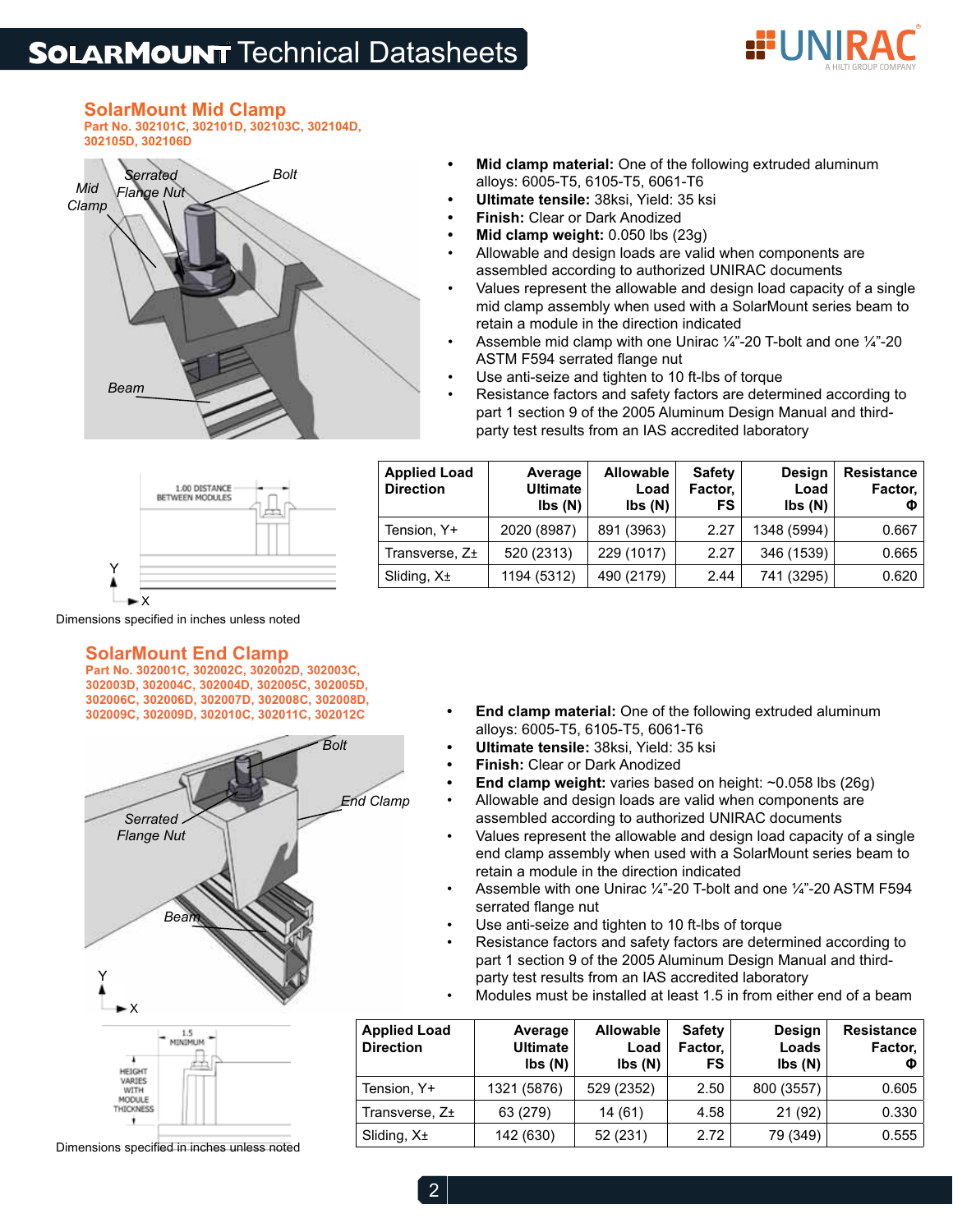

## **SolarMount Beam Connection Hardware**

#### **SolarMount L-Foot Part No. 304000C, 304000D**



- L-Foot material: One of the following extruded aluminum alloys: 6005-T5, 6105-T5, 6061-T6
- **• Ultimate tensile:** 38ksi, Yield: 35 ksi
- **Finish:** Clear or Dark Anodized
- **L-Foot weight:** varies based on height: ~0.215 lbs (98g)
- Allowable and design loads are valid when components are assembled with SolarMount series beams according to authorized UNIRAC documents
- **For the beam to L-Foot connection:** 
	- Assemble with one ASTM F593 3%"-16 hex head screw and one ASTM F594 %"serrated flange nut
	- Use anti-seize and tighten to 30 ft-lbs of torque
- • Resistance factors and safety factors are determined according to part 1 section 9 of the 2005 Aluminum Design Manual and third-party test results from an IAS accredited laboratory

#### **NOTE: Loads are given for the L-Foot to beam connection only; be sure to check load limits for standoff, lag screw, or other attachment method**

|   | <b>Applied Load</b><br><b>Direction</b> | Average<br><b>Ultimate</b><br>$\mathsf{lbs}(\mathsf{N})$ | <b>Allowable Load</b><br>lbs (N) | <b>Safety</b><br>Factor,<br>FS. | <b>Design</b><br>Load<br>$\mathsf{lbs}(\mathsf{N})$ | <b>Resistance</b><br>Factor,<br>Φ |
|---|-----------------------------------------|----------------------------------------------------------|----------------------------------|---------------------------------|-----------------------------------------------------|-----------------------------------|
|   | Sliding, $Z_{\pm}$                      | 1766 (7856)                                              | 755 (3356)                       | 2.34                            | 1141 (5077)                                         | 0.646                             |
|   | Tension, Y+                             | 1859 (8269)                                              | 707 (3144)                       | 2.63                            | 1069 (4755)                                         | 0.575                             |
| ų | Compression, Y-                         | 3258 (14492)                                             | 1325 (5893)                      | 2.46                            | 2004 (8913)                                         | 0.615                             |
|   | Traverse, X±                            | 486 (2162)                                               | 213 (949)                        | 2.28                            | 323 (1436)                                          | 0.664                             |

Dimensions specified in inches unless note

 $-2.01$ 

% HARDWARE